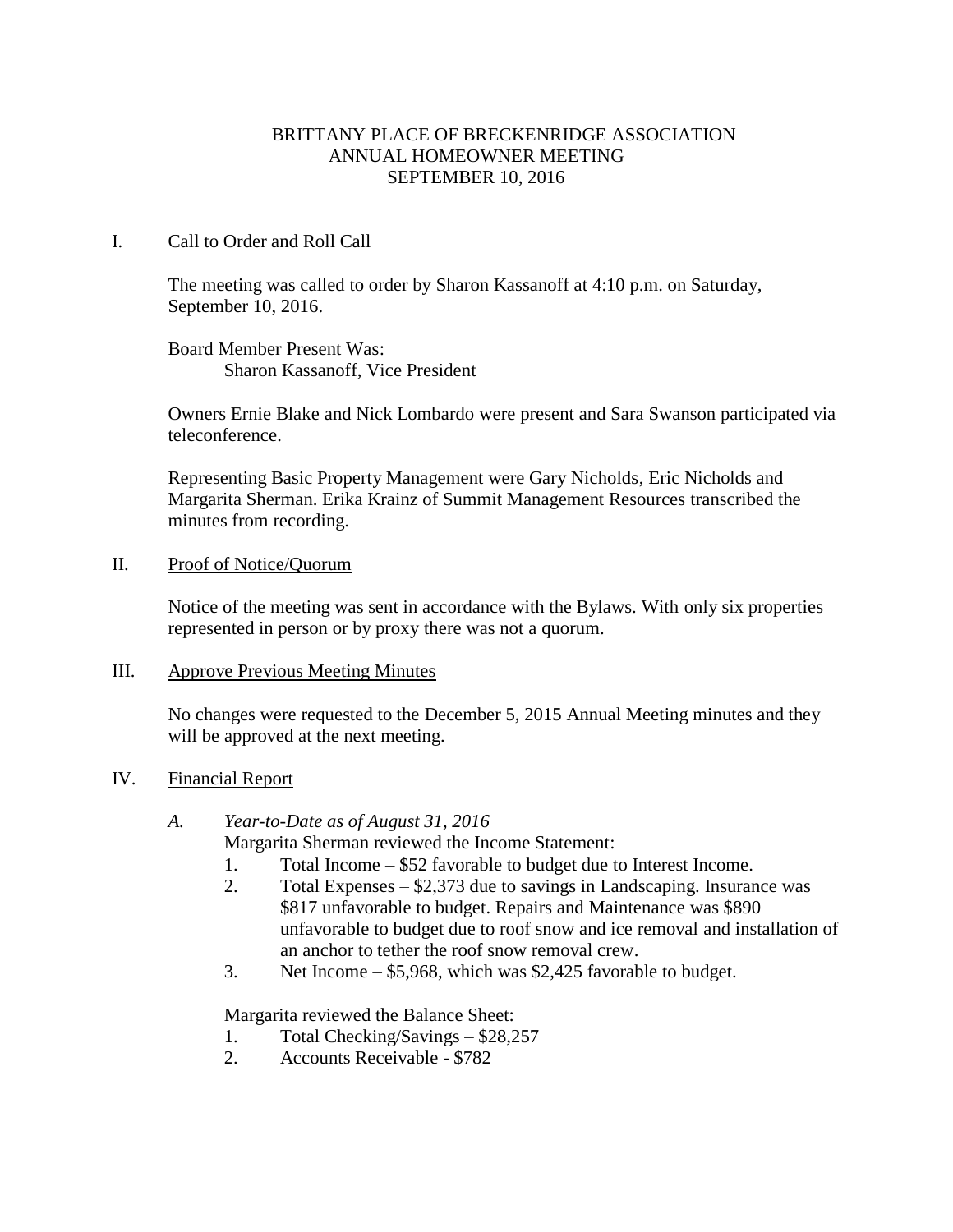There is one owner who has not paid dues for two quarters. It is a new owner and Margarita Sherman does not have any contact information. Sharon Kassanoff said the owner is a full time resident so notification can be delivered to the unit.

### V. Old Business

# *A. Roof Ice Dams and Icicles* Gary Nicholds will continue to monitor the roofs for formation of ice dams and icicles and have them removed as necessary.

# VI. New Business

*A. Irrigation*

Gary Nicholds said the system worked well this summer and there were no reports of leaks. Breckenridge is strictly enforcing backflow preventer requirements. The landscaping contractor is handling the certification and notification to the town. The irrigation lines will be blown out and shut down for the winter in the next few weeks.

*B. Dumpster*

The garage door on the dumpster shed was stuck. Gary Nicholds tried to fix it but was unsuccessful and ended up calling the garage door contractor to make repairs. There has been occasional unauthorized use but it is relatively minimal and Gary did not recommend reinstalling the lock on the door. Owners were encouraged to contact him if the dumpster is overflowing in between regularly scheduled pickups. Gary removed the large inactive hornet's nest.

*C. Recycling*

Glass is now being accepted again in the single-stream recycling. Gary Nicholds reminded owners not to put plastic bags in the recycling.

# *D. Snow Removal*

There will be new service providers for shoveling and plowing. The snow shoveling will be done by Jesus Morales at a rate of \$30/hour. Gary Nicholds is in discussions with two potential plow contractors and hopes to have contracts signed by the beginning of next month. The contracts will run from mid-November through mid-April.

*E. Parking*

Sharon Kassanoff said the striping in the parking lot needed to be redone before winter. Gary Nicholds will contact the striping contractor. She commented that there were occasional problems with unauthorized parking. The owners will be reminded not to give permission for non-residents to park in the spaces.